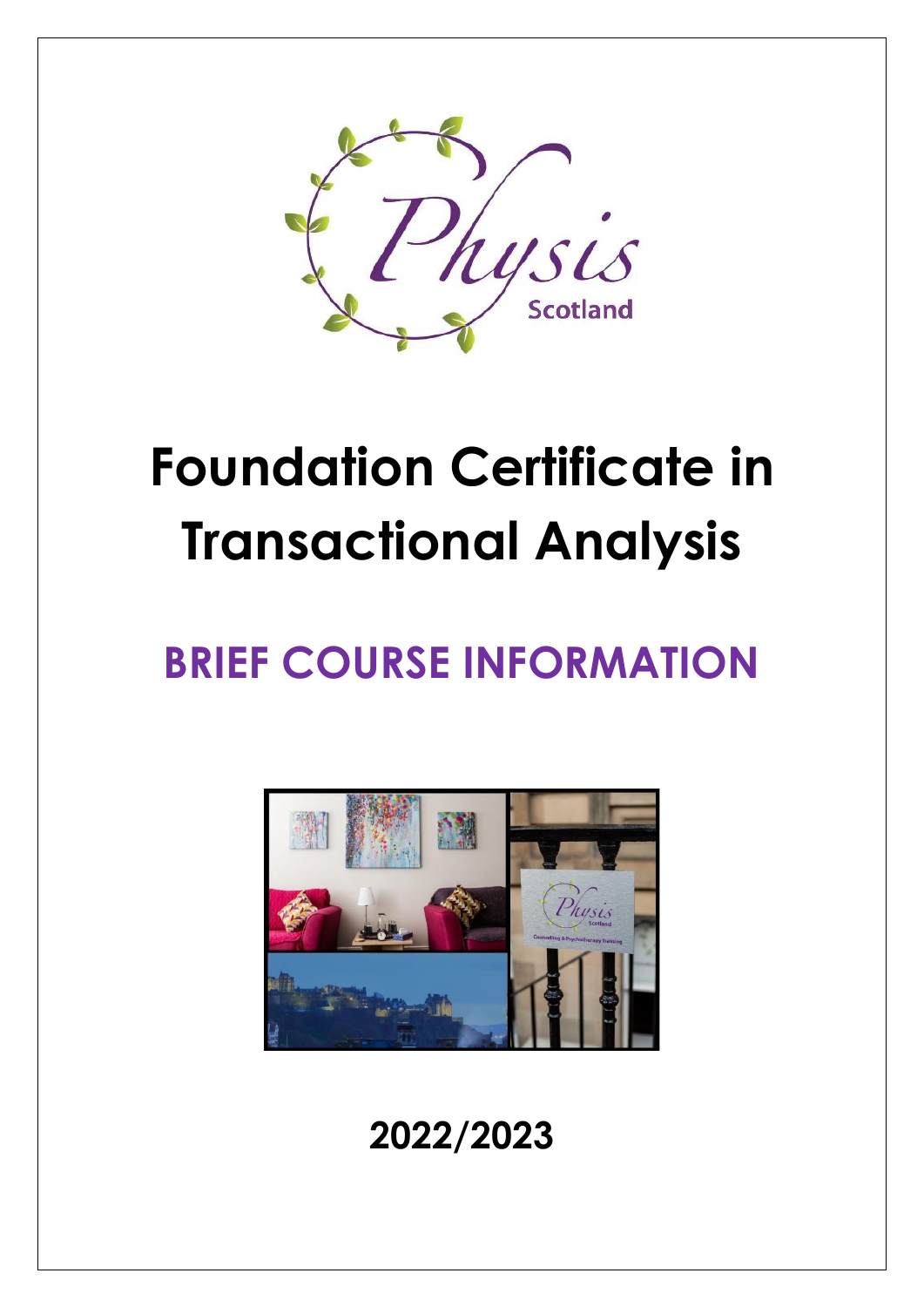

# **Contents**

| What previous training or experience will I need in order to apply? 6     |
|---------------------------------------------------------------------------|
|                                                                           |
|                                                                           |
| What does the Foundation Certificate lead on to if I want to go further?8 |
| Do I have to go straight from Foundation Year to further training years?8 |
|                                                                           |
|                                                                           |
|                                                                           |
|                                                                           |
|                                                                           |
|                                                                           |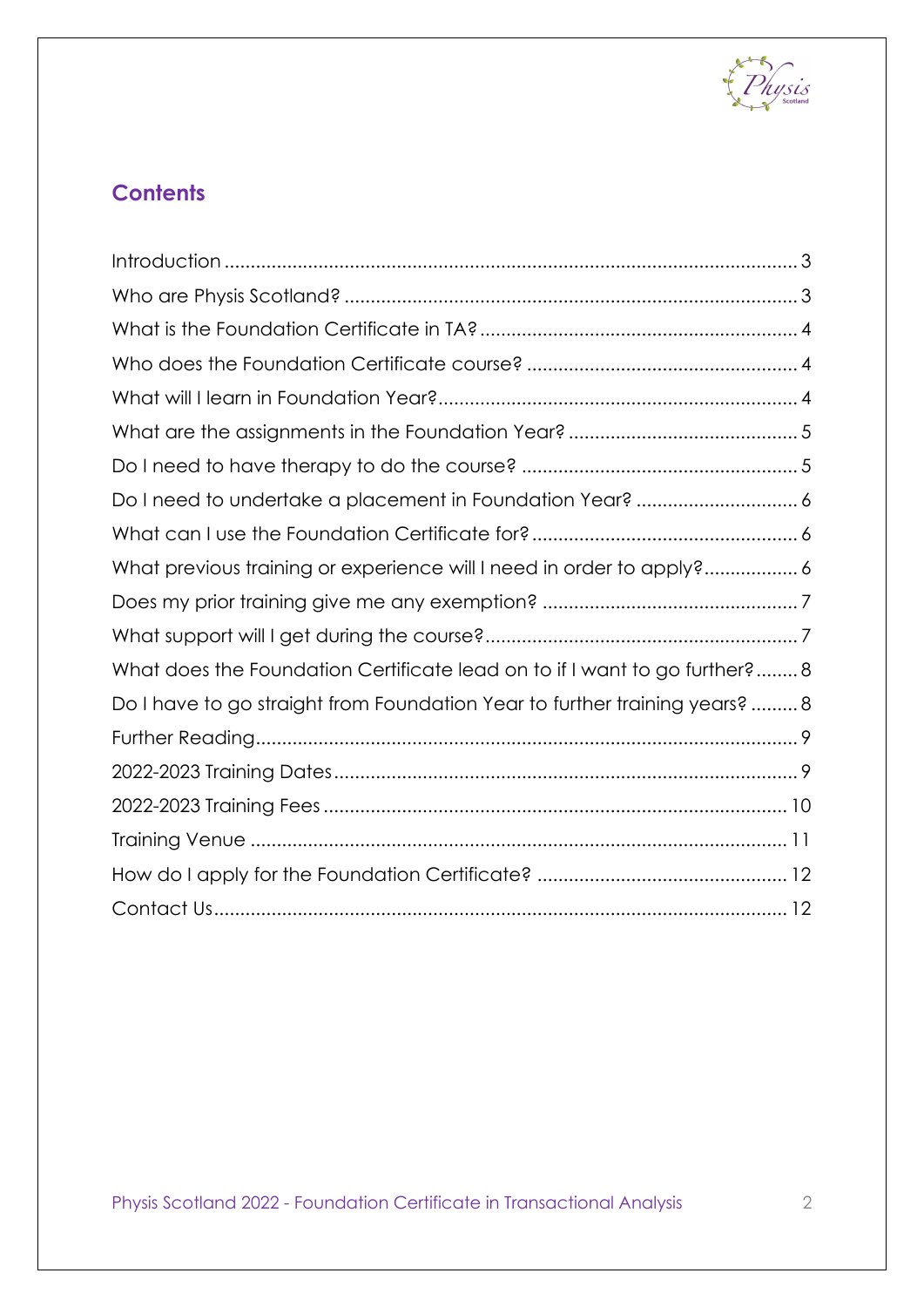

# <span id="page-2-0"></span>**INTRODUCTION**

This brochure contains information about the Foundation Year Certificate in Transactional Analysis delivered by Physis Scotland.

The information provided is based on the most frequently asked questions from prospective Foundation Year trainees.

We hope you will find this useful in your consideration of the Foundation Year Certificate. We encourage you to contact us at any point with your questions and comments and we welcome your general feedback.

Email us on enquiries@physisscotland.co.uk or telephone 07927557217.

# <span id="page-2-1"></span>**WHO ARE PHYSIS SCOTLAND?**

Physis Scotland was established in 2017, when Directors Fiona Cook and Fiona Firman set out to create an exciting new home for Transactional Analysis (TA) training. The organisation has grown and developed substantially since this time and, in 2021, three new Directors – Sheila Beare, Jennie Miller and Fiona Melvin-Farr – were welcomed onboard Physis Scotland's leadership team.

The TA training programme in Scotland has a long and proud history, having previously been delivered by the *Counselling and Psychotherapy Training Institute* (CPTI) and *Physis Training Ltd*.

Physis Scotland is committed to offering in depth, post graduate counselling and psychotherapy training based firmly in the humanistic and integrative tradition and centred in the core theory of Transactional Analysis.

The name 'Physis' represents the organisation's core values and beliefs:

PHYSIS (pronounced Fie-sis):

- **IF** The natural force for growth and development present in every living thing
- **In** The natural drive within an organism towards full realisation of its potential
- Energy for development, integration and ultimately for transcendence **A**

Physis works with several other validating and accrediting bodies in the field of Counselling & Psychotherapy including COSCA and UKATA to ensure the highest standard of training and of the student experience.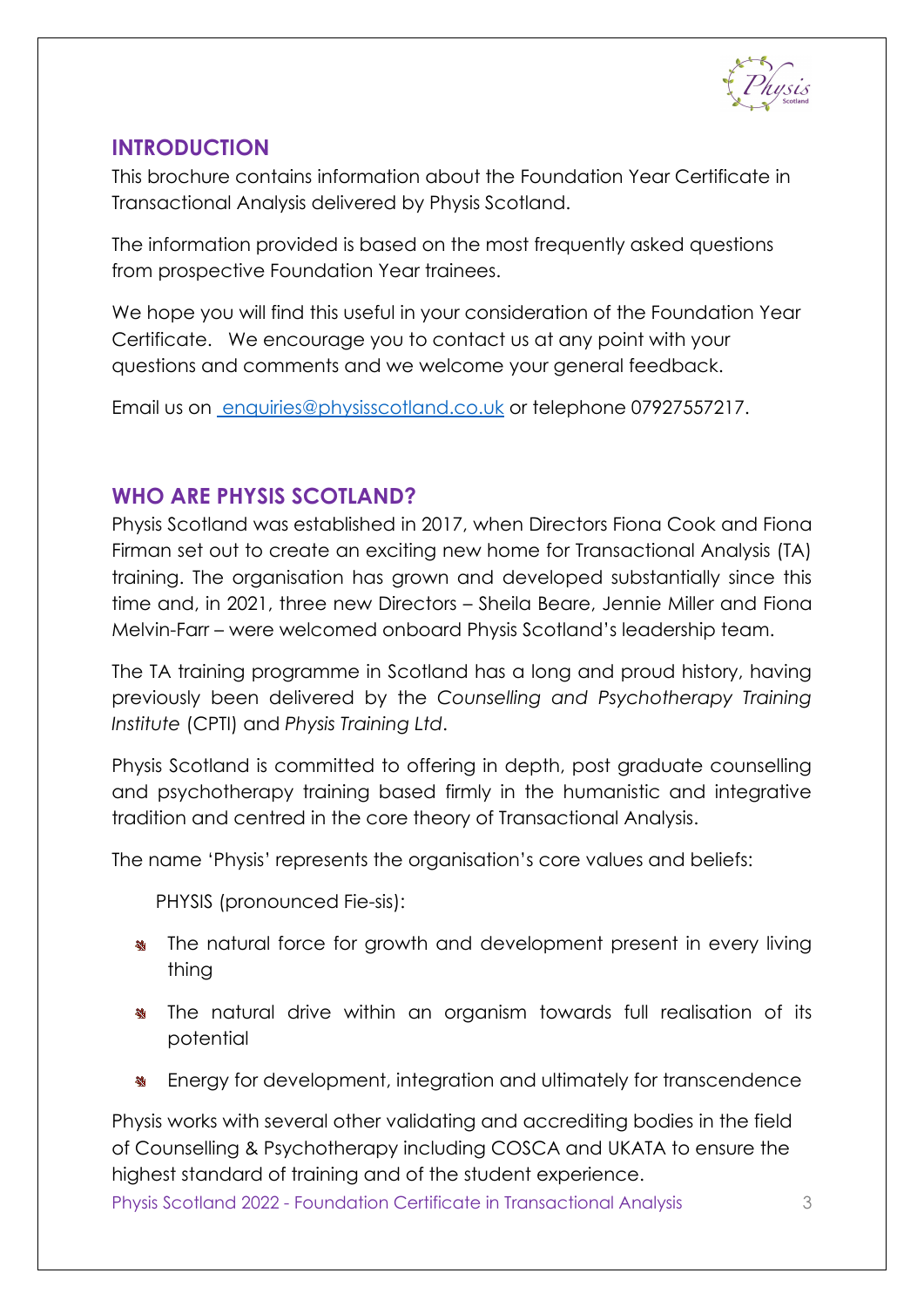

For more information about us, our staff and trainers, please visit our website [www.physisscotland.co.uk](http://www.physisscotland.co.uk/)

# <span id="page-3-0"></span>**WHAT IS THE FOUNDATION CERTIFICATE IN TA?**

The Foundation Certificate in TA is a one year, part time course which will introduce you to the core concepts and theory of Transactional Analysis and enable you to apply these to yourself and your life and work situations and relationships.

The Foundation Certificate follows on from the TA101 short course (see 'What previous training or experience will I need in order to apply?' on page 6).

The 20-day Foundation Certificate course is delivered over 10 weekends between September and June and includes a 3-day module "Introduction to Counselling Skills".

In addition to attending the weekends you will be expected to do some personal study and to complete 2 written assignments over the year, one of which is combined with a presentation to the group at the end of the course.

# <span id="page-3-1"></span>**WHO DOES THE FOUNDATION CERTIFICATE COURSE?**

People of all ages from a wide variety of backgrounds and careers complete the Foundation Certificate, from psychologists, social workers and nurses to teachers, pastoral workers, hairdressers and cleaners to others with qualifications and experience in computing, geology, and other apparently "non-related" careers or life experiences. The appeal of TA knows no bounds!

Some people come to do the Foundation Year solely for personal interest and personal/professional development, whilst others come with a view to training longer term to become a counsellor or psychotherapist.

#### <span id="page-3-2"></span>**WHAT WILL I LEARN IN FOUNDATION YEAR?**

The Foundation Certificate covers the original theory of TA developed by Eric Berne, plus some more recent developments. It provides you with the basic TA tools to understand personality, communication and interaction, and will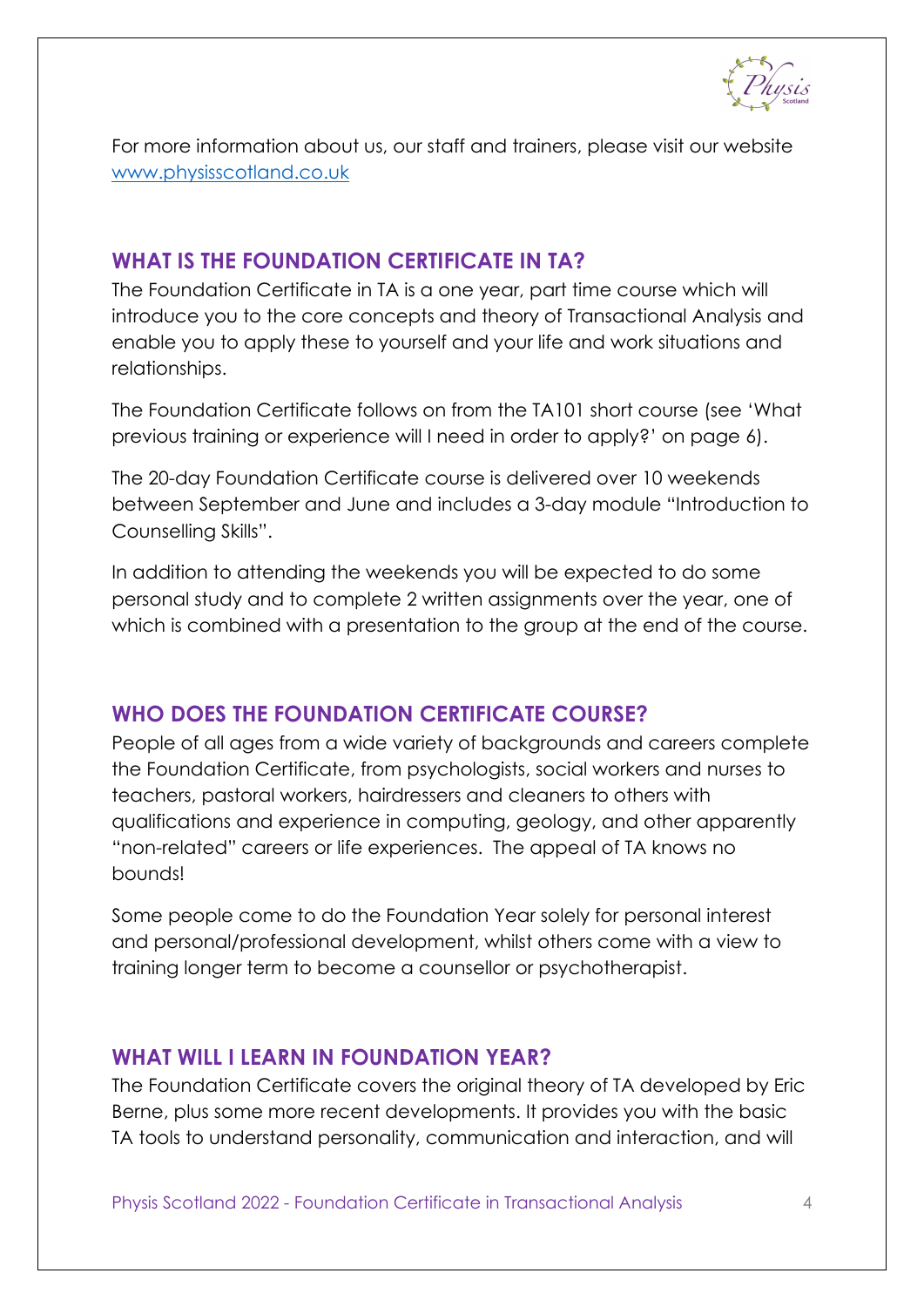

enable you to reflect on yourself, your relationships at home and at work, and to improve your self-awareness and communication skills.

Building on the theories introduced in the TA101, the topics covered on your training weekends will include:

- Philosophy of TA, Life Positions, Ego States (Structural Model) and Counselling Skills
- Ego States (Functional Model), Transactions and Strokes
- Life Script and Script Analysis
- Passivity, Discounting, Symbiosis, Frame of Reference
- Rackets and Authentic Emotions
- Hungers, Time Structuring and Game Analysis
- Contracting
- Endings in Counselling, Ethics, Presentations and Peer Assessment

# <span id="page-4-0"></span>**WHAT ARE THE ASSIGNMENTS IN FOUNDATION YEAR?**

There are 2 written assignments of 3,000 words and 2,500 words. The second written assignment is combined with a 10 – 15-minute presentation to the group at the end of the year.

The assignments will ask you to explore areas of TA that are of particular interest to you and to demonstrate how you might apply them in your own personal and professional life.

If you do not pass an assignment at the first attempt, your trainer will give you feedback on your areas for development and opportunities to re-sit the assignment.

# <span id="page-4-1"></span>**DO I NEED TO HAVE THERAPY TO DO THE COURSE?**

Personal therapy is not a compulsory requirement of Foundation Year. However, many people find that it is helpful to have the support of some counselling or therapy as they go through the year and discover how their past can affect life in the present. As such, many trainees do choose to have therapy in the Foundation Year and your tutor may also recommend this to you to support your learning experience.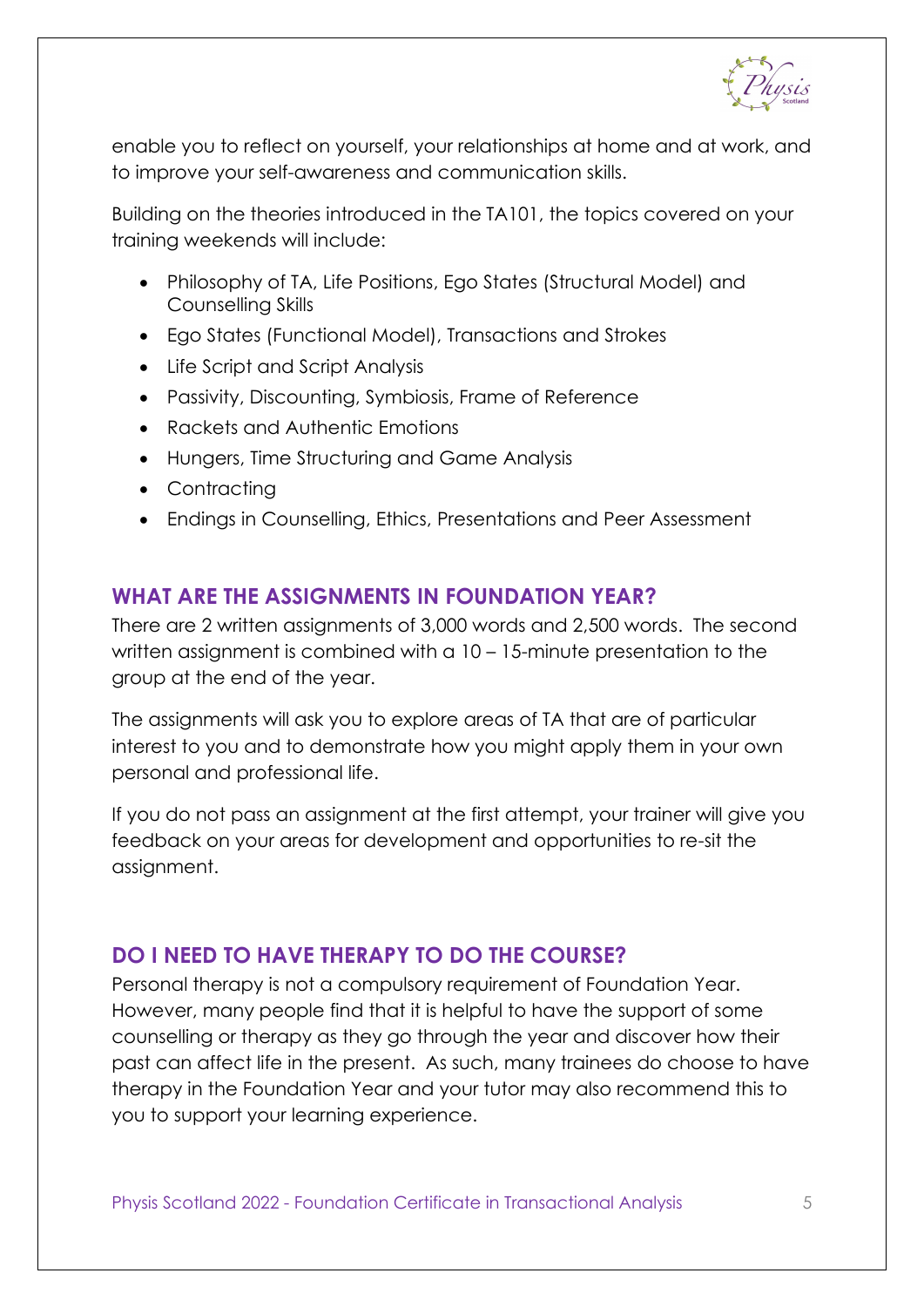

So, while not compulsory, we do recommend that people are willing to seek out suitable counselling should they need support during Foundation Year.

Anyone intending to go into further counselling or psychotherapy training after Foundation Year, will be required to have regular TA counselling or psychotherapy from at least the end of Foundation Year in order to fulfil the requirements of further training.

#### <span id="page-5-0"></span>**DO I NEED TO UNDERTAKE A PLACEMENT IN FOUNDATION YEAR?**

You do not need to undertake a placement in the Foundation Year. If you do go on to the second year of training you will begin to look for a voluntary placement at that point, with the endorsement of your trainer.

# <span id="page-5-1"></span>**WHAT CAN I USE THE FOUNDATION CERTIFICATE FOR?**

People use the Foundation Certificate in many ways. Some people already know that they want to train to become a TA Counsellor or Psychotherapist and complete the Foundation Certificate as the first year of that longer training process. Other people simply want to develop their self-awareness and communication skills. Some people are already qualified counsellors who complete the Foundation Certificate to deepen their knowledge of TA in order to incorporate it in their work.

# <span id="page-5-2"></span>**WHAT PREVIOUS TRAINING OR EXPERIENCE WILL I NEED IN ORDER TO APPLY?**

All applicants need to show that they are able to study at the level expected for the course, either by having existing qualifications, a degree or vocational qualification, or by having some relevant work/life experience that will contribute to your learning.

You don't have to have any experience in counselling to apply for Foundation Year, but you will need to show that you can engage in supportive relationships with people, such as in teamwork, volunteer work, family activities.

You will also need to attend a TA101 Introductory 2-day course before doing the Foundation Certificate. Physis Scotland regularly run TA101 courses in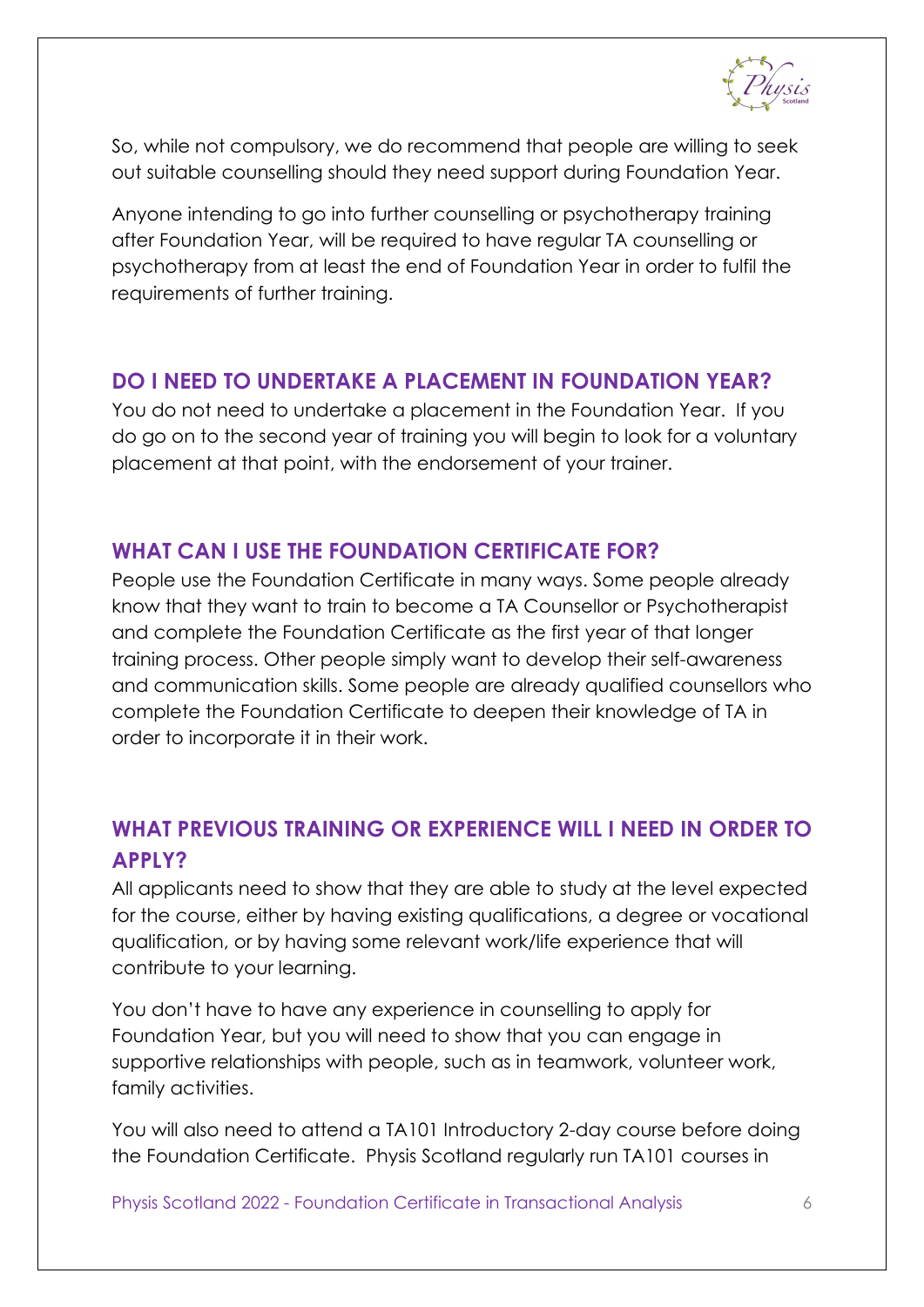

Edinburgh – you can find information about upcoming Physis Scotland TA101 courses on our [Eventbrite](http://physistraining.eventbrite.co.uk/) page or by requesting a booking form. A good source for finding an accredited TA101 near you is the [UK Association of](http://www.uktransactionalanalysis.co.uk/)  [Transactional Analysis](http://www.uktransactionalanalysis.co.uk/) (UKATA) website, which lists TA101 courses delivered by TA training institutes across the UK.

#### <span id="page-6-0"></span>**DOES MY PRIOR TRAINING GIVE ME ANY EXEMPTION?**

We recommend that all trainees coming into the Foundation Year undertake the full 20 days included in the year, and attendance at a minimum of 17 days is a requirement for passing the course. Even if you have already completed the COSCA Certificate in Counselling Skills we recommend that you take part in the Introduction to Counselling Skills module which integrates counselling skills with TA. A discount is offered to those who have already undertaken the COSCA course as a recognition that you have already made this investment in your development.

If you have already completed a Foundation Year at another TA Training Institute, then you may also be eligible to proceed straight to further training years – if this applies to you then contact us at [enquiries@physisscotland.co.uk](mailto:enquiries@physisscotland.co.uk) for more information.

**Please note, if you have trained in any other types of Counselling, Psychotherapy or Psychology, you are still required to undertake the Foundation Year, as our training focuses specifically on Transactional Analysis theory.** 

# <span id="page-6-1"></span>**WHAT SUPPORT WILL I GET DURING THE COURSE?**

All our trainees have access to a wide range of support, including a programme administrator who can help you with general course administration and enquiries.

Your year tutor will be able to help you with questions about the Foundation Year, assignments and reading material, and will have one-to-one tutorials with your tutor throughout the training year to discuss how you are finding the course and support you in identifying any area for development. In addition, the Directors of Training, Fiona Cook and Fiona Firman are available to help you with questions about course progression and about the course overall.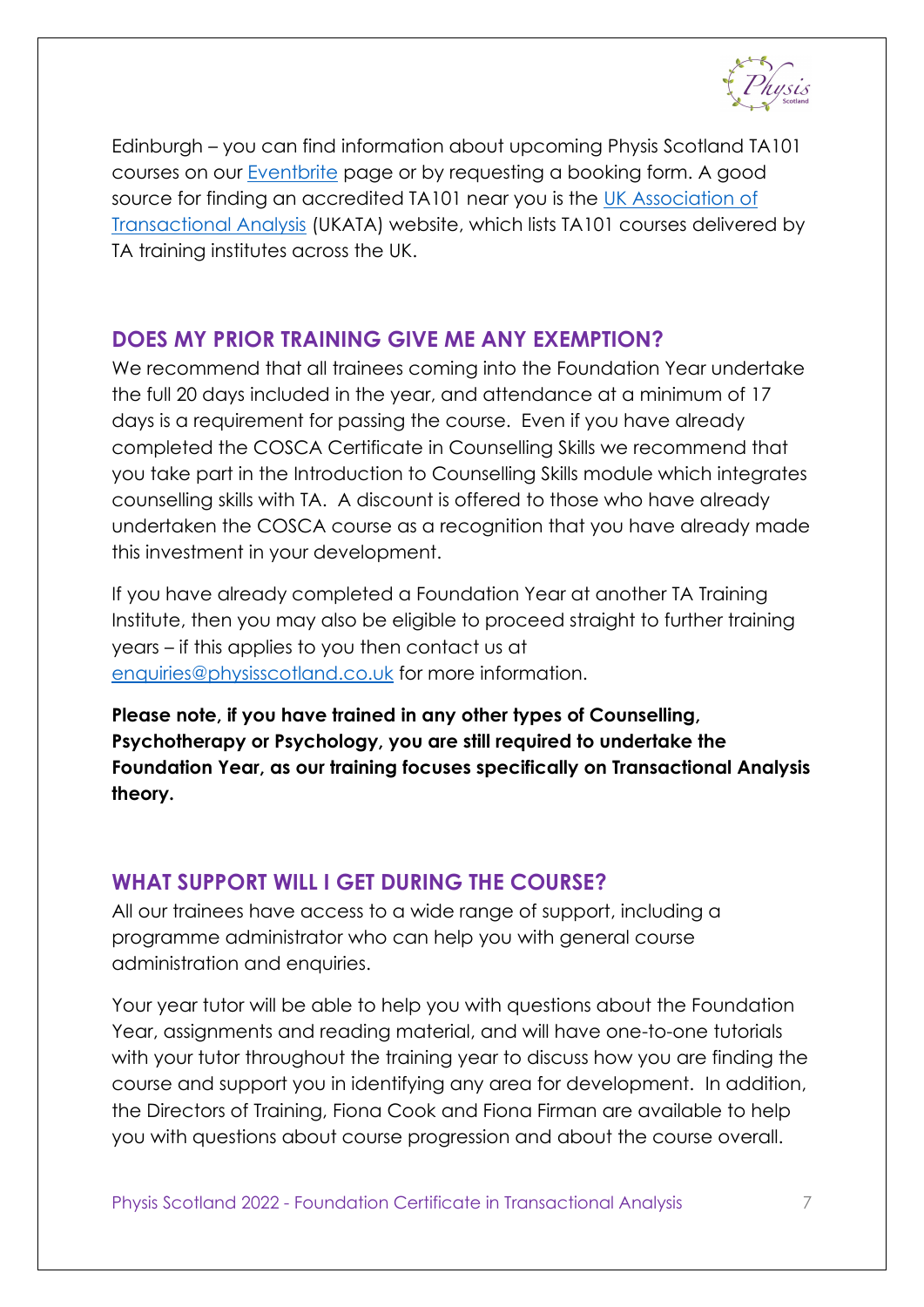

You can also contact our Academic Student Support Adviser for help with preparing your assignments, academic skills and any other difficulties that need a sounding board. We have an extensive library of books that trainees can borrow for study at home. You will also find that as the year progresses, your fellow trainees form a support network for bouncing ideas off and sharing your experience of the training.

At Physis Scotland we also hold regular 'Physis Hub' meetings, inviting representatives from each year group to come and meet together with Physis staff and talk about their experience on the course.

# <span id="page-7-0"></span>**WHAT DOES THE FOUNDATION CERTIFICATE LEAD ON TO IF I WANT TO GO FURTHER?**

The Foundation Certificate can lead you in many directions.

You can use it simply as an experience in its own right , or decide to pursue further TA training in any of the fields of TA that are available – Physis offers a [COSCA](http://www.cosca.org.uk/) Validated Diploma in Counselling using TA (2 further years) and training to prepare for qualification as a TA Psychotherapist (3 years further training plus exam preparation). Continuation on to Advanced Training years is by agreement and endorsement of your Foundation Year Trainer and successfully completing all assignments. Other training establishments offer TA training in the Organisational and Educational fields as well as in "TA Counselling" which is a form of Coaching training.

If you are not planning to move into a counselling or psychotherapy role then we hope that you will keep in touch with TA and us, via our website www.physisscotland.co.uk and Facebook page <https://www.facebook.com/PhysisScotland> and through the [Scottish TA](http://www.scottishta.org.uk/)  [Association](http://www.scottishta.org.uk/) (STAA) which organises networking and social events for people in Scotland who are interested in TA, as well as an annual one day Conference in the Autumn.

# <span id="page-7-1"></span>**DO I HAVE TO GO STRAIGHT FROM FOUNDATION YEAR TO FURTHER TRAINING YEARS?**

Physis Scotland 2022 - Foundation Certificate in Transactional Analysis 8 You can choose to continue straight on into further TA training, or you can pace yourself – we allow a maximum of 3 years between each year of training without you needing to jump through any extra hoops to access the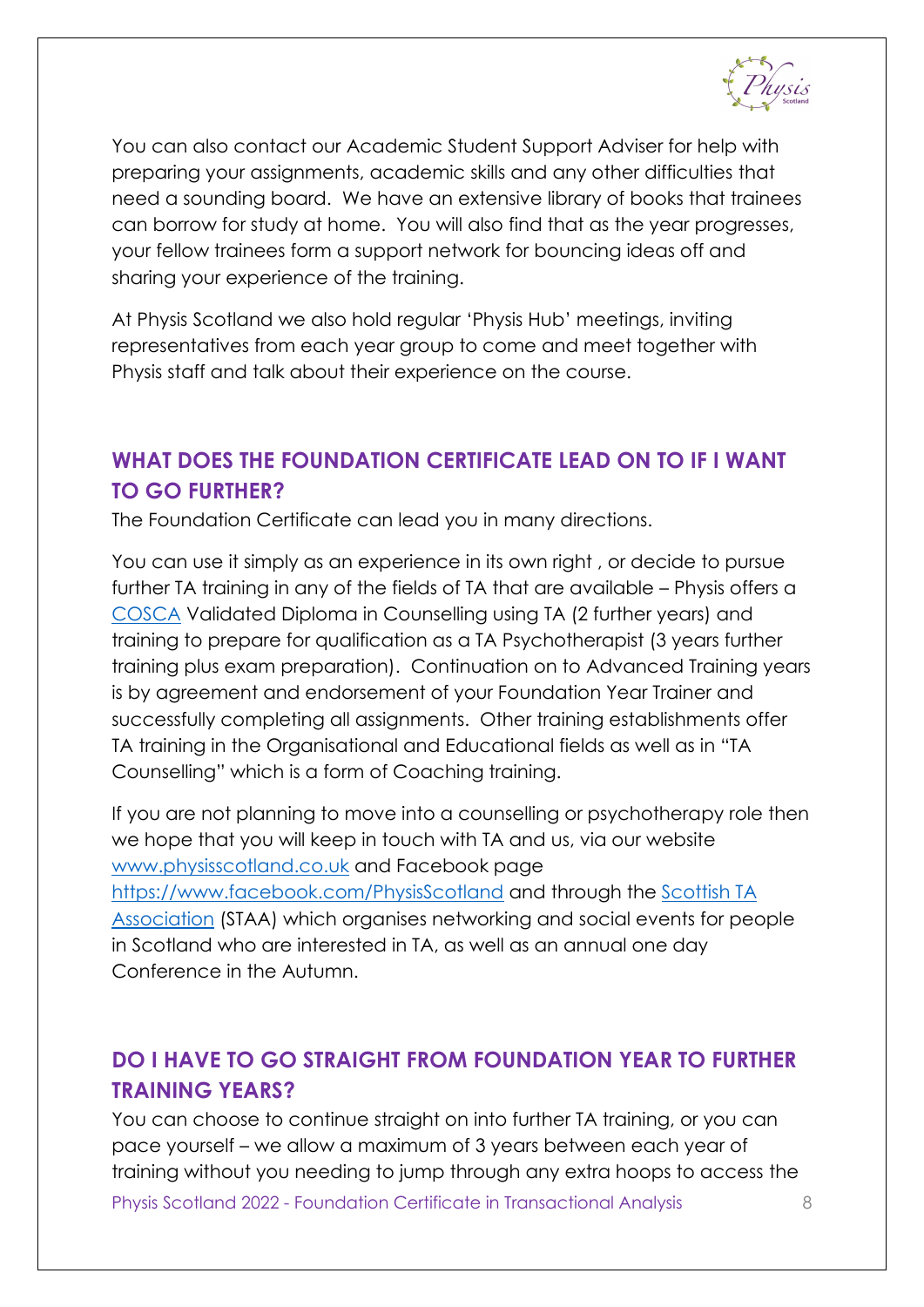

next stage of the process. If you need a longer gap, we will happily discuss how we can support you in keeping your TA knowledge fresh so you can step back in to training when you are ready.

#### <span id="page-8-0"></span>**FURTHER READING**

The following is a list of texts which may be useful for anyone considering training in Transactional Analysis:

- Lapworth, P. and Sills, C. (2011) *An Introduction to TA: Helping People Change.* Sage: London
- Stewart, I. and Joines, V. (2012) 2nd revised edition *TA Today: A New Introduction to Transactional Analysis.* Lifespace: Nottingham
- Stewart, I. (2013) *Transactional Analysis Counselling in Action. 4th* edition Sage: London
- Widdowson, M. (2009) *Transactional Analysis: 100 Key Points.* Routledge: London.

# <span id="page-8-1"></span>**2022-2023 TRAINING DATES**

| Sept<br>2022    | Oct       | <b>Nov</b>    | <b>Dec</b> | Jan<br>2023 | <b>Feb</b> | <b>Marc</b><br>h | <b>April</b> | May   | June  |
|-----------------|-----------|---------------|------------|-------------|------------|------------------|--------------|-------|-------|
| 23/24/2<br>$5*$ | 29/3<br>0 | 19/2<br>$0**$ | 17/1<br>8  | 28/2<br>9   | 25/2<br>6  | 25/2<br>6        | $15***$      | 27/28 | 24/25 |

The 2022 – 2023 training dates are:

\*These 3 days are the **3-day Introduction to Counselling Skills course** which we recommend that all trainees attend, even if you have done the Introductory Counselling Skills course elsewhere.

\*\*Day 1 of this weekend will be provided through attendance at the STAA Regional Conference.

\*\*\*This is an 'all years' training day where the Foundation groups and other year groups will come together.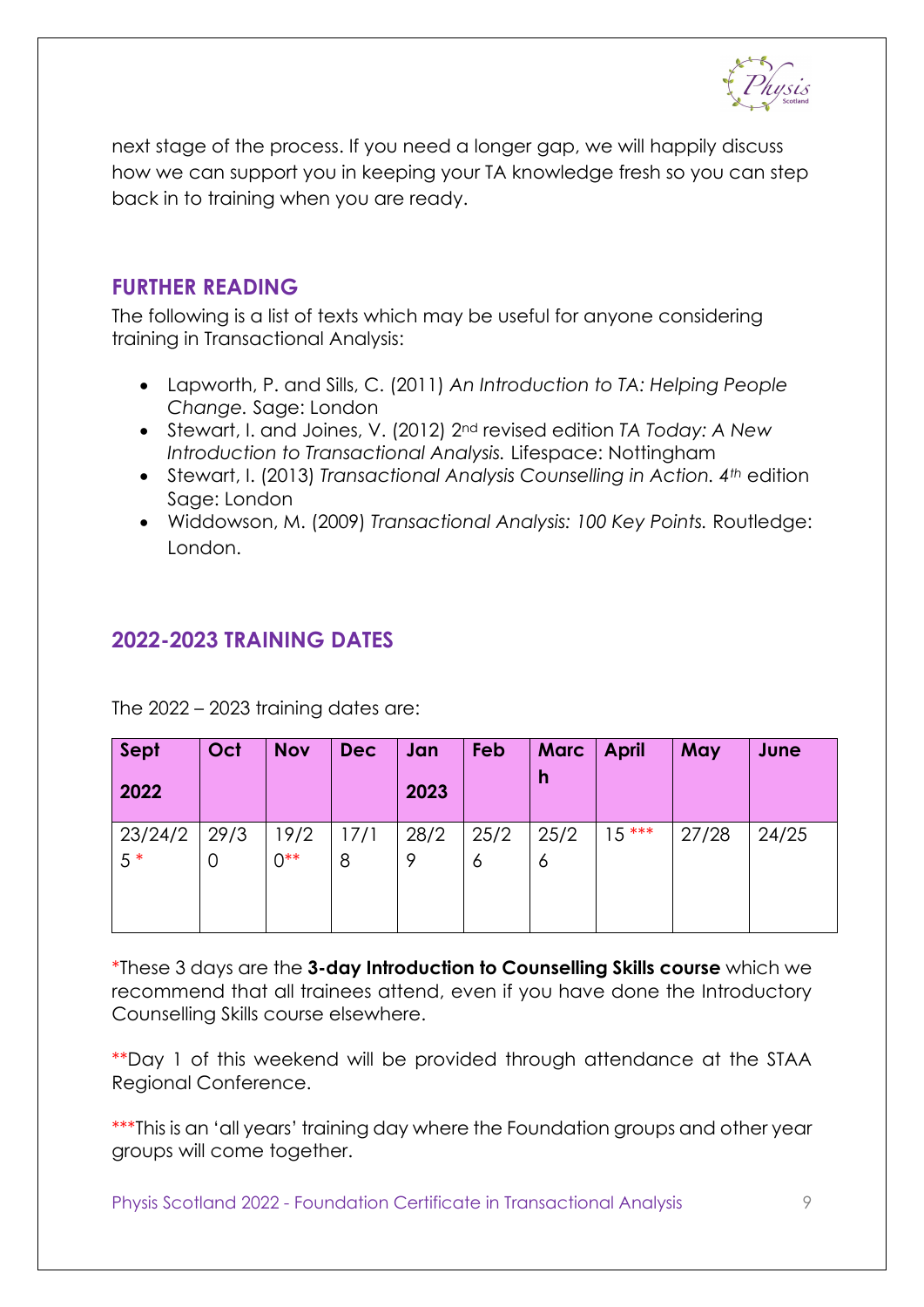

**Please note, start and finishing times for training weekends are 9.30am – 5.00pm, including the Introduction to Counselling Skills module.**

#### <span id="page-9-0"></span>**2022-2023 TRAINING FEES**

| <b>Physis Scotland TA Training Course Fees 2022-2023</b>                                                               |                  |                                                                                                                          |                                                                      |                                                |                                           |  |  |  |  |  |
|------------------------------------------------------------------------------------------------------------------------|------------------|--------------------------------------------------------------------------------------------------------------------------|----------------------------------------------------------------------|------------------------------------------------|-------------------------------------------|--|--|--|--|--|
| Total<br>training<br>Course<br>days                                                                                    |                  | <b>Deposit</b>                                                                                                           | 3<br><b>Instalments</b><br>payment<br>option                         | <b>Total fee if</b><br>paid<br>annually<br>(E) | Fees for<br>organisations<br>$f(\hat{t})$ |  |  |  |  |  |
| <b>TA101</b>                                                                                                           | $\boldsymbol{2}$ | N/A                                                                                                                      | N/A                                                                  | 175.00                                         | 200.00                                    |  |  |  |  |  |
| <b>TA</b><br>Foundation<br>Certificate                                                                                 | 20(1)<br>year)   | Application<br>fee $£95$<br>$(non-$<br>refundable)<br>Deposit on<br>acceptance<br>of place<br>£180 (non-<br>refundable)  | £700<br>16/09/2022<br>£660-<br>01/02/2023<br>£660-<br>01/05/2023     | 2200.00                                        | 2,553.00                                  |  |  |  |  |  |
| <b>TA</b><br>Foundation<br>Certificate<br>(Requested<br>exemption -<br>COSCA<br>Counselling<br>Certificate<br>already) | 17(1)<br>year)   | Application<br>fee $£95$<br>$($ non-<br>refundable)<br>Deposit on<br>acceptance<br>of place<br>£180 (non-<br>refundable) | £685 -<br>16/09/2022<br>£620 -<br>01/02/2023<br>£620 -<br>01/05/2023 | 2105.00                                        | 2458.00                                   |  |  |  |  |  |
| Each<br>Advanced<br>Training<br>Year (on<br>annual<br>basis)                                                           | 20(1)<br>year)   | Deposit on<br>acceptance<br>of place in<br>Advanced<br>training<br>group £180                                            | £700 -<br>20/08/2022<br>£660 -<br>01/01/2023<br>£660-<br>01/04/2023  | 2200.00                                        | 2,553.00                                  |  |  |  |  |  |

These fees are applicable to the 2022-23 training year only and may be subject to increase in future years.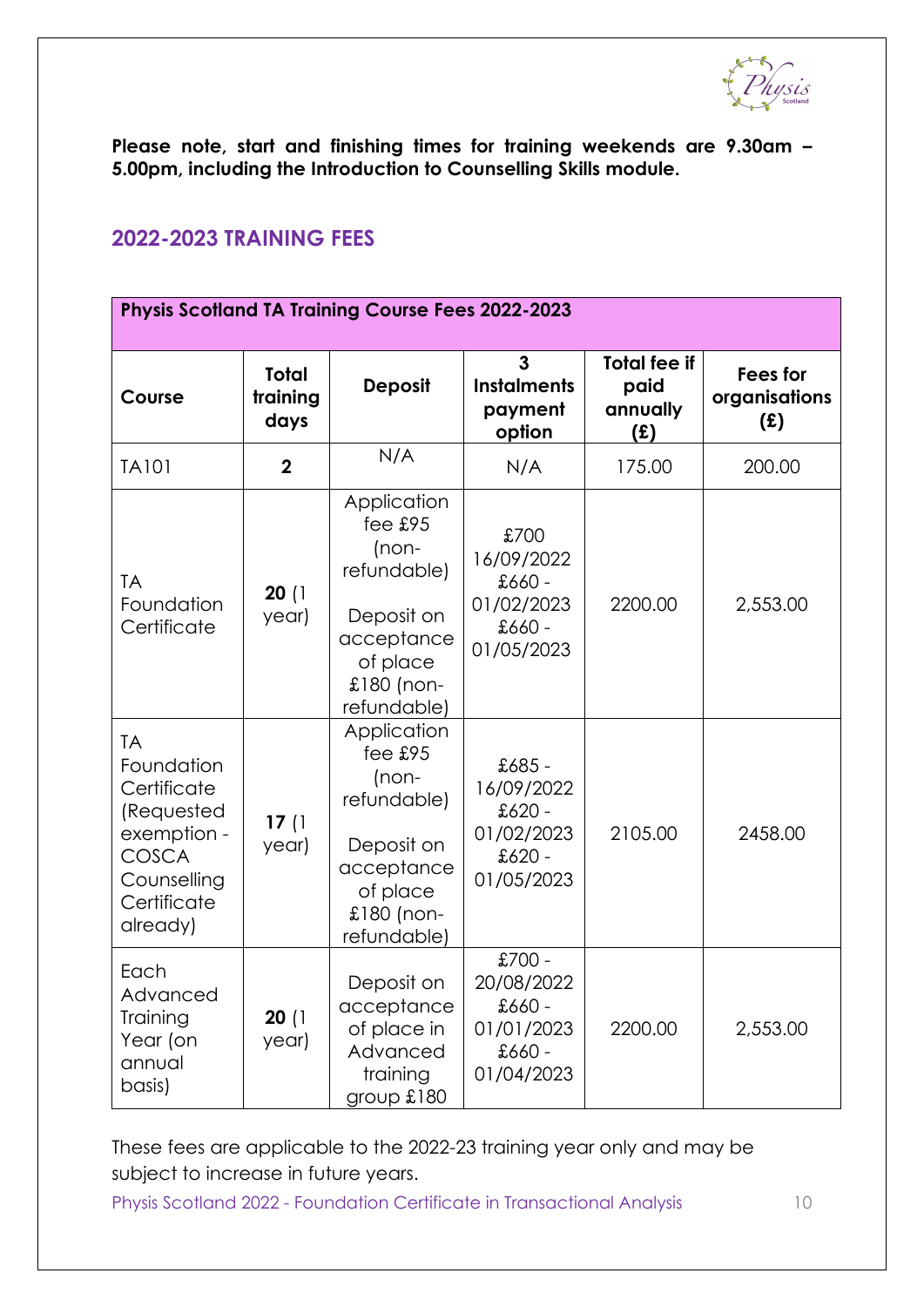

The fee covers a total of 20 training days, taking place over 10 weekends and includes: attendance at the STAA Regional Conference, assignment marking, tutorials, use of the library and support in your training. In addition to the course fee, there are some other memberships and costs for you to consider as a potential Foundation Certificate trainee:

- An application Fee of £95.00 is payable to cover the cost of processing your application, your references and interview. This is payable on submission of your application and is non-refundable in the event that you decide not to pursue training.
- **[United Kingdom Association of Transactional Analysis](http://www.uktransactionalanalysis.co.uk/)** (UKATA) membership – you will be required to take out membership with UKATA. This currently costs around £78.00.
- International Transactional Analysis Association (ITAA) membership you will be required to take out membership with ITAA in order to access the Transactional Analysis Journal (TAJ) for your assignments.
- Core Textbooks Physis Scotland recommend around 5 books per year as core texts, which you may want to purchase to support you in your learning.
- **Please ensure you have understood the total cost of the training that you plan to undertake. You can access a Costing Prompt Sheet to help you with this through our website [www.physisscotland.co.uk](http://www.physisscotland.co.uk/)**

#### <span id="page-10-0"></span>**TRAINING VENUE**

Our Edinburgh Foundation Certificate training takes place at:

Physis Scotland 22 Drumsheugh Gardens Edinburgh, EH3 7RN

Drumsheugh Gardens is easily accessible by public transport – less than 10 minutes walk from Haymarket train station and a little over 20 minutes walk from Waverley. Drumsheugh Gardens is well served by bus routes, less than 5 minutes from stops on Shandwick Place or Queensferry Street. Please check Lothian Buses website www.lothianbuses.com for any route change information.